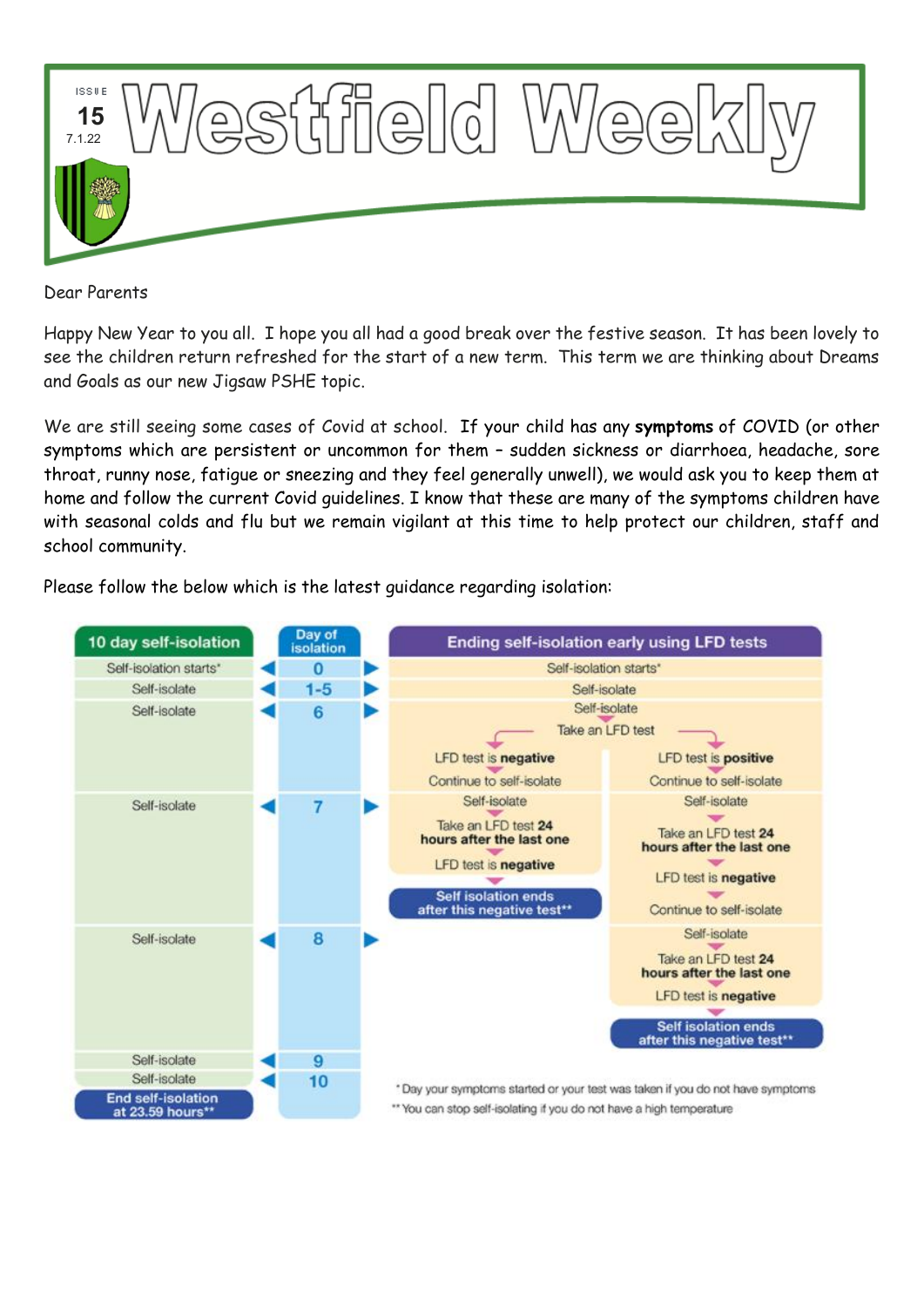# *School Information*

## **Our Stars**

A huge 'congratulations' to our special stars this week. To achieve this award children have tried very hard to excel in an area of their learning or behaviour. Our stars this week are:

| Reception | Oliver Enderwick     | Jenson Anderson     | Olivia Burton                  |                      |
|-----------|----------------------|---------------------|--------------------------------|----------------------|
| Year 1    | Mia Thorpe           | Rhea Mackenzie      | Ethan Corby                    |                      |
| Year 2    | Amelia Squibb        | Sophie Burton       | Isaac Giles                    |                      |
| Year 3    | Layla Corby          | Ben Barwell         | Kyffin-Lee Roberts             |                      |
| Year 4    | Millie Swain         | Mason Baker         | Charlotte Gibson-Riley         | <b>Ivy Michelson</b> |
| Year 5    | <b>Emily Barwell</b> | Liam Jacobs         | <b>Bradley Parry-Enderwick</b> | Nancy Bell           |
| Year 6    | Riley Thorold        | <b>Finley Hirst</b> | Sophie King                    |                      |

### **Attendance**

Congratulations to the following classes who were winners for the week commencing 13<sup>th</sup> December.

| Gold Trophy    | Mrs Johnson's Class (100%)                                  |  |  |
|----------------|-------------------------------------------------------------|--|--|
| Silver Trophy  | Mr Collingwood's Class (97.33%)                             |  |  |
| Attendance Ted | Mrs Church's Class (98.06%)<br>Miss Binder's Class (97.30%) |  |  |

### **Clubs (Years 1-6)**

School led clubs for the Spring term begin next Monday. Parents have been informed, by Parentmail, of the clubs that children have been offered for terms 3/4. Places for clubs in terms 5-6 will be sent to parents in due course. Please note the following:

- Children will be registered at the start of the club; therefore, if for any reason your child cannot attend on the day of the club **please let us know**.
- All clubs finish at 4:00pm prompt. Please ensure that your children are collected on time at the end of the club. **The location of all pick up points from clubs is highlighted on your child's acceptance slips.**
- Children in Y5/6 will be permitted to walk home on their own, only if you have provided us with a permission slip **after the February half term break** – until this point they must be collected by an adult.

There is no access to the school car park to collect children from after school clubs.

# **Reading Buddies – HELP, YOUR SCHOOL NEEDS YOU!**

Calling all potential reading volunteers… Can you, or any family spare some time each afternoon or a few afternoons a week? If so, you would be perfect as a reading volunteer here at school. You do not need any prior experience as the class teacher will speak to you about the role. The only requirement is an enhanced DBS, which the school will arrange. Interested? Please register your interest with an e-mail in the first instance – enquiries@bournewestfield.lincs.sch.uk. Thanking you in anticipation

# **Year 4 - Swimming**

A courtesy reminder that swimming for all year 4 children will commence on Monday 10<sup>th</sup> January. Please remember to send children to school with their swimming kit. If you haven't already provided payment and permission via Parentmail, please do so as soon as possible.

# **School Lunches**

A reminder that our first theme day lunch this term will be a Winter Warmer Lunch on Thursday 20<sup>th</sup> January. The children will be able to have beef burger in a bun (cheese slice optional), mini potato waffles and spaghetti hoops followed by mini ring doughnuts for dessert. Margherita French bread pizza, mini